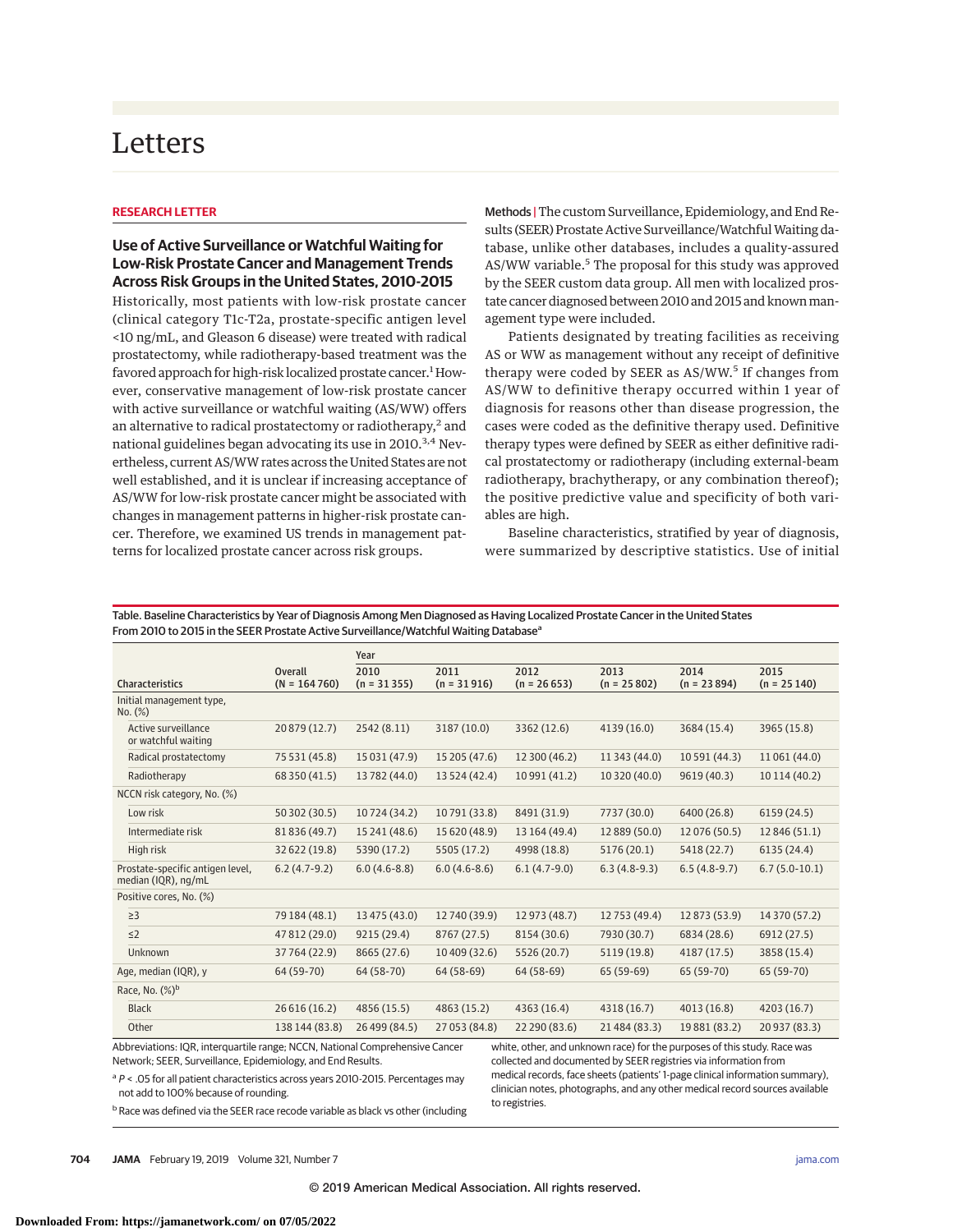Figure. Initial Management Trends Among Patients Diagnosed as Having Low-, Intermediate-, and High-Risk Prostate Cancer in the United States From 2010 to 2015 in the Surveillance, Epidemiology, and End Results Prostate Active Surveillance/Watchful Waiting Database







Stratified by National Comprehensive Cancer Network risk category (low risk: n=50 302; intermediate risk: n=81 836; high risk: n=32 622). Error bars indicate 95% confidence intervals.

management or therapy type (AS/WW, radical prostatectomy, or radiotherapy), stratified by National Comprehensive Cancer Network risk category (low, intermediate, or high),<sup>3</sup> was

determined from 2010 to 2015, with the Cochran-Armitage test used to test for trends.

Two-sided *P* values were applied with an α = .05. Analyses were performed with Stata/SE version 15.1 (StataCorp). The Dana-Farber/Harvard Cancer Center institutional review board granted a waiver of informed consent.

Results | Among 164 760men, 20 879 (12.7%) had AS/WWmanagement, 68 350 (41.5%) had radiotherapy, and 75 531 (45.8%) had radical prostatectomy. Men with diagnoses in 2015  $(n = 25140)$  compared with 2010  $(n = 31355)$  had significantly lower rates of low-risk disease (24.5% vs 34.2%), a higher median age (65 vs 64 years), and a higher median prostatespecific antigen level (6.7 vs 6.0 ng/mL) (all *P* < .05) (Table).

In men with low-risk disease (n = 50 302), AS/WW use increased from 14.5% to 42.1% from 2010 to 2015 (*P* < .001 for trend), while radical prostatectomy decreased from 47.4% to 31.3% (*P* < .001 for trend) and radiotherapy from 38.0% to 26.6% (*P* < .001 for trend) (Figure, A). In men with intermediate-risk disease (n = 81 836), AS/WW use increased from 5.8% to 9.6% from 2010 to 2015 (*P* < .001 for trend), while radical prostatectomy decreased from 51.8% to 50.6% (*P* = .004 for trend) and radiotherapy from 42.4% to 39.8% (*P* < .001 for trend) (Figure, B). In men with high-risk disease (n = 32 622), AS/WW use remained stable (1.9% to 2.2%) from 2010 to 2015 (*P* = .08 for trend), while radical prostatectomy use increased from 38.0% to 42.8% (*P* < .001 for trend) and radiotherapy use decreased from 60.1% to 55.0% (*P* < .001 for trend) (Figure, C).

Discussion | Use of AS/WW for men with low-risk localized prostate cancer increased from 2010 to 2015, becoming the most common management approach. Radical prostatectomy use declined among men with low-risk disease but increased among patients with higher-risk disease. Although increasing use of AS/WW for low-risk disease has been supported by high-level evidence and guidelines since 2010,<sup>2,3</sup> shifting management patterns toward more radical prostatectomy in higherrisk disease and away from radiotherapy does not coincidewith any new level 1 evidence or guideline changes.<sup>6</sup> The potential downstream effects of efforts to increase AS/WW formen with low-risk disease on management of other risk groups requires further examination.

Strengths of this study include the large, diverse population representative of the US population and high-quality AS/WW data, providing an accurate and contemporarymetric of AS/WW use andmanagement trends in the United States. Limitations include lack of data on AS/WW compliance and lack of information regarding neoadjuvant androgen deprivation therapy use. Also, the study only investigated management patterns; how the trends will translate into clinical outcomes is unknown.

Brandon A. Mahal, MD Santino Butler, BA Idalid Franco, MD, MPH Daniel E. Spratt, MD Timothy R. Rebbeck, PhD Anthony V. D'Amico, MD Paul L. Nguyen, MD